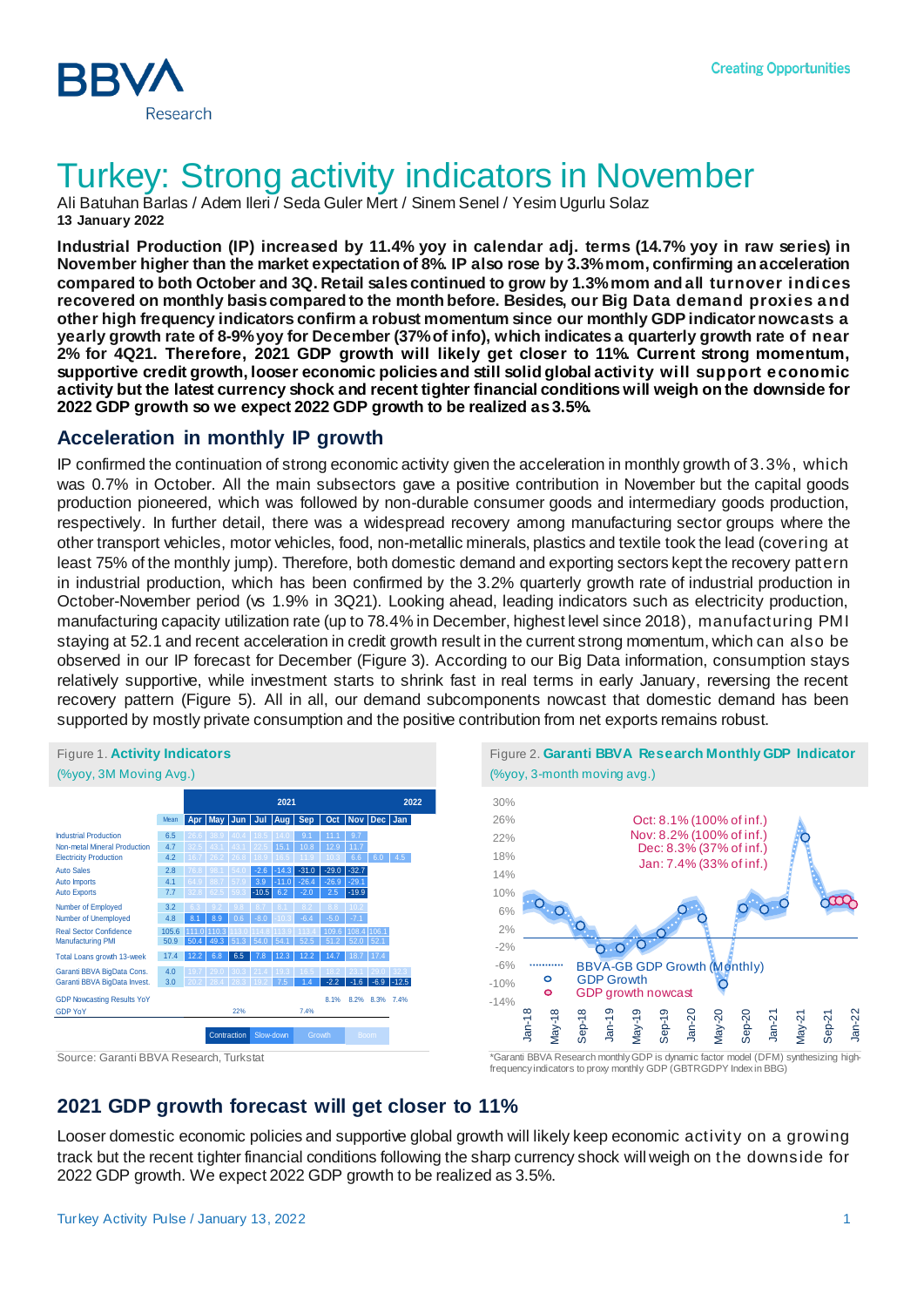



#### Figure 5. **BBVA Big Data Domestic Demand Indicators** (3-month qoq, adjusted by CPI and PPI)











Source: Garanti BBVA Research, Turkstat Source: BBVA Research Turkey, GBTRCGDPY Index in Bloomberg



Bloomberg